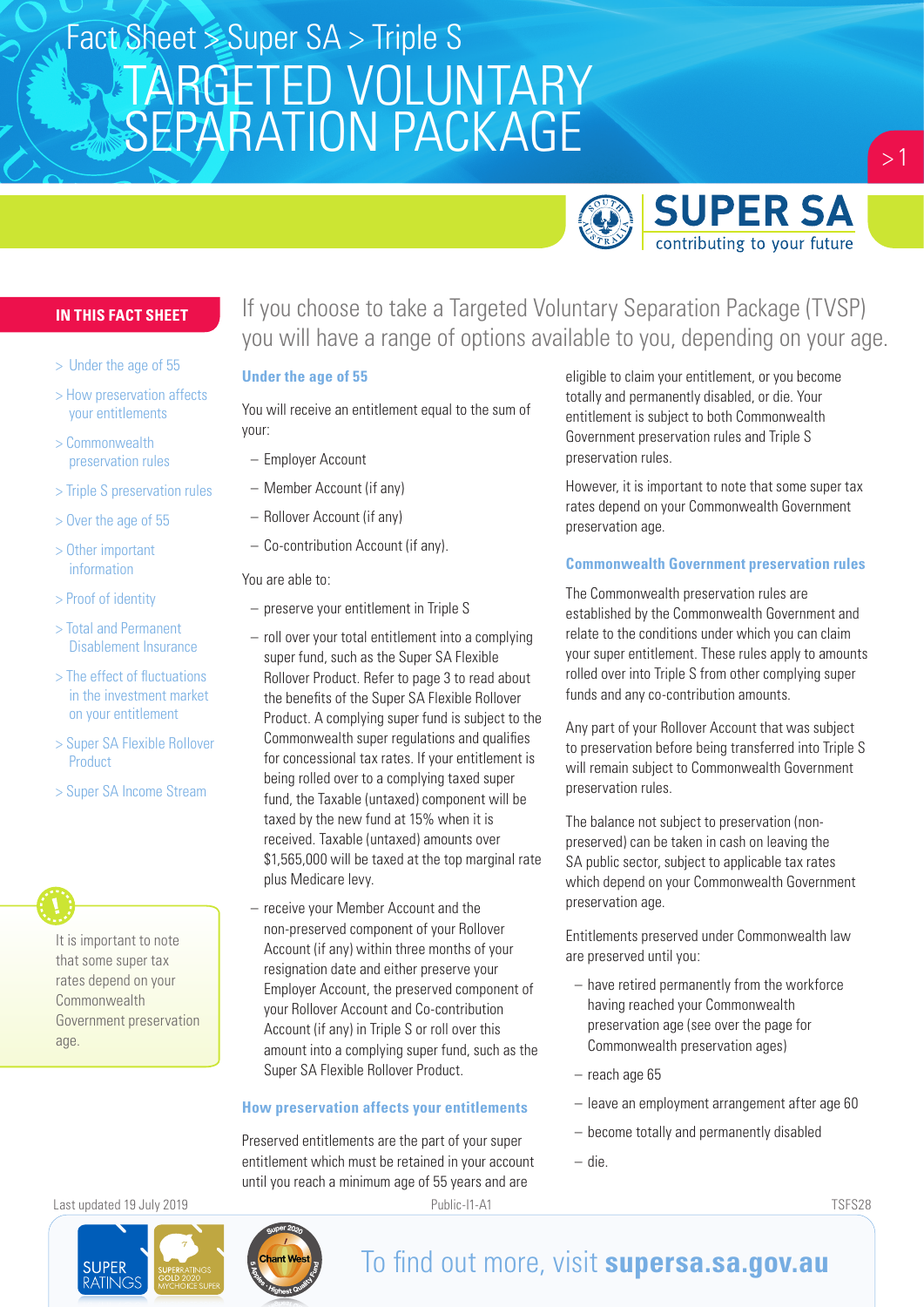### **SUPER SA** contributing to your future

#### **IN THIS FACT SHEET**

- > Under the age of 55
- > How preservation affects your entitlements
- > Commonwealth preservation rules
- > Triple S preservation rules
- > Over the age of 55
- > Other important information
- > Proof of identity
- > Total and Permanent Disablement Insurance
- > The effect of fluctuations in the investment market on your entitlement
- > Super SA Flexible Rollover Product
- > Super SA Income Stream



Your Commonwealth preservation age depends on your date of birth (see table below).

#### **Commonwealth Government preservation ages**

| <b>Date of birth</b>        | <b>Commonwealth</b><br>Government<br>preservation age |
|-----------------------------|-------------------------------------------------------|
| Before 1 July 1960          | 55                                                    |
| 1 July 1960 - 30 June 1961  | 56                                                    |
| 1 July 1961 - 30 June 1962  | 57                                                    |
| 1 July 1962 $-30$ June 1963 | 58                                                    |
| 1 July 1963 - 30 June 1964  | 59                                                    |
| After 30 June 1964          | 60                                                    |

#### **Triple S preservation rules**

An entitlement preserved in your Member and Employer Account cannot be paid in cash until you:

- reach the age of 55,
- become totally and permanently disabled, or
- die.

#### **Over the age of 55**

If you choose to take a TVSP over the age of 55 you will receive a lump sum equal to the balance of your:

- Employer Account
- Member Account (if any)
- Rollover Account (if any)
- Co-contribution Account (if any).

You are able to:

- have your entitlement paid to you
- roll over your entitlement into a complying super fund, such as the Super SA Flexible Rollover Product. Refer to page 3 to read about the benefits of the Super SA Flexible Rollover Product. A complying super fund is subject to the



## Commonwealth super regulations and qualifies for concessional tax rates. If your entitlement is being rolled over to a complying taxed super

fund, the Taxable (untaxed) component will be taxed by the new fund at 15% when it is received.

– receive your Member Account, Employer Account and the non-preserved component of your Rollover Account (if any) and roll over the preserved component of your Rollover Account (if any) and Co-contribution Account (if any) into a complying super fund, such as the Super SA Flexible Rollover Product.

If you have reached your Commonwealth Government preservation age, you are also able to purchase a Super SA Income Stream with your lump sum. Refer to page 4 to read about the benefits of the Super SA Income Stream.

In accordance with Commonwealth Government legislation, if your entitlement includes a rollover from a complying super fund, or a preserved Co-contribution Account, any preserved component cannot be taken in cash until you have reached your preservation age and permanently retired from the workforce (see table to the left).

#### **Other important information**

Please read the information below and over the page for important information you should know before taking a TVSP.

#### **Proof of identity**

You must provide proof of identity documents if you are applying for all or part of your entitlement to be paid direct to you. A *Proof of Identity* fact sheet is enclosed with your TVSP offer, for your reference.

Last updated 19 July 2019 Public-I1-A1 TSFS28

**SUPER PATINIC** 



## To find out more, visit **supersa.sa.gov.au**

 $> 2$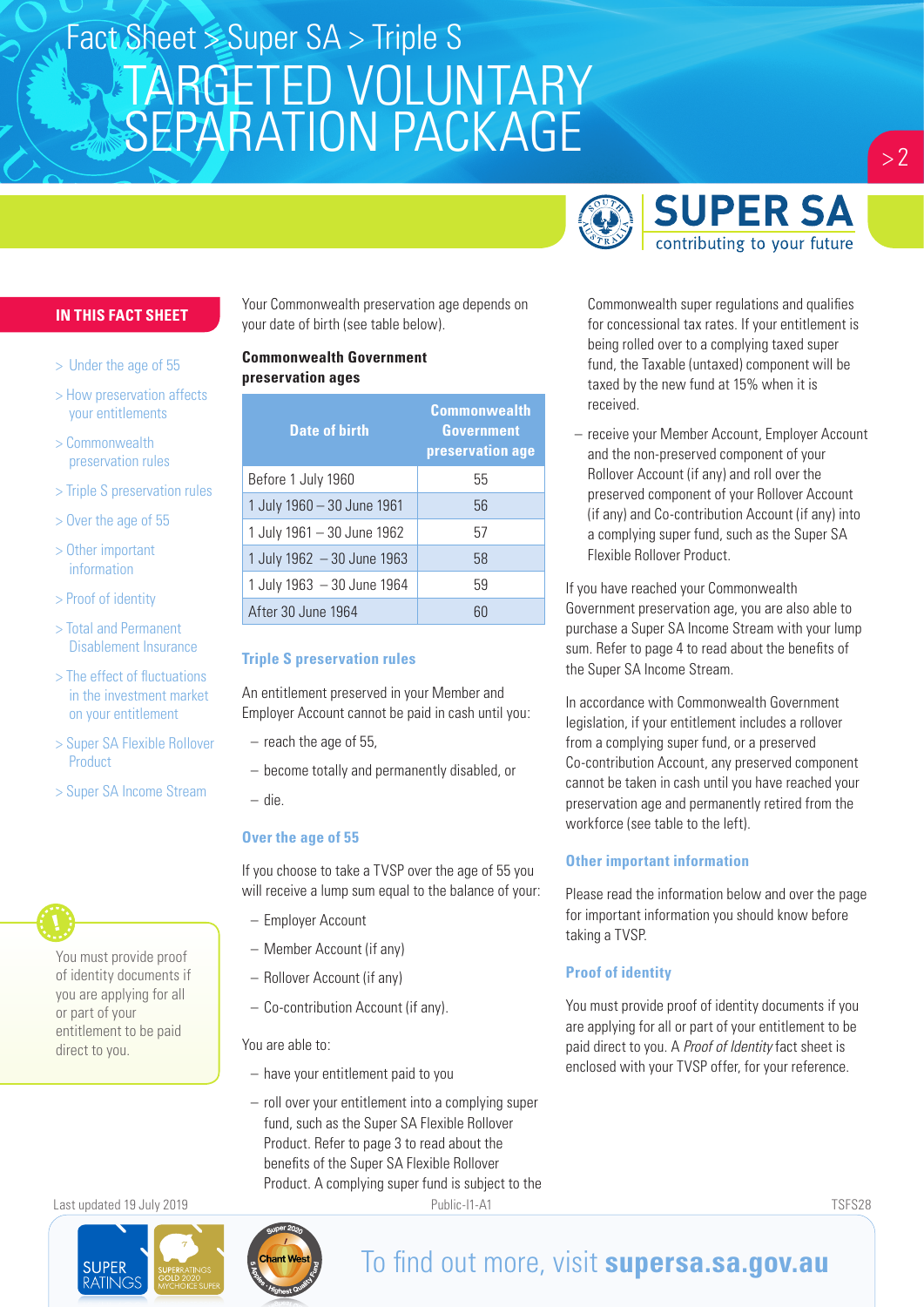

#### **IN THIS FACT SHEET**

- > Under the age of 55
- > How preservation affects your entitlements
- > Commonwealth preservation rules
- > Triple S preservation rules
- > Over the age of 55
- > Other important information
- > Proof of identity
- > Total and Permanent Disablement Insurance
- > The effect of fluctuations in the investment market on your entitlement
- > Super SA Flexible Rollover Product
- > Super SA Income Stream

#### **Taking a TVSP and the impact on your Total and Permanent Disablement Insurance**

If you accept a TVSP offer, you cannot also claim a Total and Permanent Disablement (TPD) Insurance entitlement from Triple S.

If you transfer your TPD insurance into the Super SA Flexible Rollover Product (FRP) within 60 days of ceasing employment with the SA State Government and nominate to continue your insurance (conditions apply), your insurance will continue under the same terms, conditions and restrictions as applied in Triple S. However, TPD insurance is not payable from the FRP in respect of any claim that you make for an incapacity for work that was known to you at the time of accepting the TVSP.

Please contact Super SA for a TPD quote or to discuss the eligibility criteria.

#### **The effect of fluctuations in the investment market on your entitlement**

If you take a lump sum entitlement, your account balance, plus investment earnings, is subject to fluctuations in global investment markets. This will have an effect on your entitlement.

The unit price is determined at the date your payment is made, therefore any quotation you receive before may be subject to change.

#### **Super SA Flexible Rollover Product**

The Super SA Flexible Rollover Product (FRP) allows you to keep your money within the super environment, and offers you:

- a low-cost and tax-effective environment for your super
- the ability to continue your Triple S Death Insurance (conditions apply)
- no entry fees
- low administration costs

Last updated 19 July 2019 Public-I1-A1 TSFS28

**SUPER ATING** 



- access to some or all of your money (subject to preservation rules)
- a choice of investment options
- the ability to contribute non-super monies
- the ability to create an account for your spouse or de facto.

You will need a minimum of \$1,500 to open an FRP account. For more information see the Super SA *Flexible Rollover Product PDS*, available on the Super SA website or by contacting Super SA.

You may wish to seek professional financial advice before deciding which option to choose regarding your TVSP. As a Super SA member, you can take advantage of the financial planning service available through Industry Fund Services (IFS). The financial planners at IFS know all about the options available to SA public sector employees. For more information, contact them on 1300 162 348. For help finding a financial planner of your choice, contact the Financial Planning Association of Australia.



## To find out more, visit **supersa.sa.gov.au**